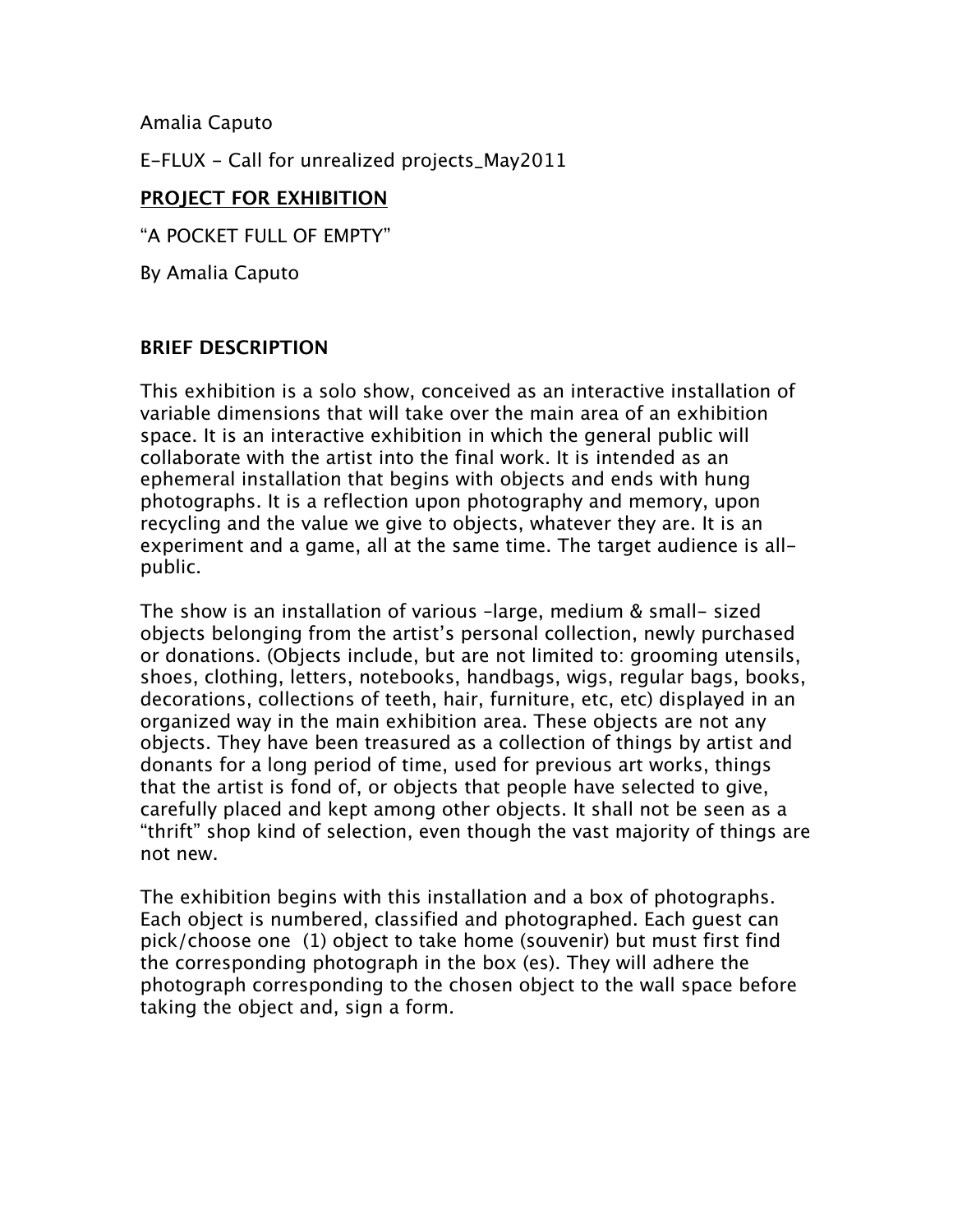### **CONCEPTUALIZATION**

There is something quite compulsive about collecting, about whether you pay for collecting things or not. This project is a reflection about the dimension of the personal archive and the disintegration of it. It is a project about collecting, about the thought of the archive, the inventory as a process of the culmination of desire. It is about recycling, about giving, about thinking the object as an amulet. Transference of objects from one person to another. The life of the object.

One of my ideas is to reflect about how we objectify, and how we collect, whilst in the process of art making. I am interested in the problem of how does an *object* become art, and *what* will become the object of desire: the object itself or the photograph of the object, or both. This project continues my ongoing research about photography as a media, and its relation to the philosophical concept of the *object of desire* related to memory, keeping and possessions. It intents to reaffirm the capacity that photography – and contemporary art - has, to convert objects in objects of desire/belonging.

The way I have related to photography is believing that once you photograph something, you own it, forever. You own the image/memory of the photographed item.

Possible questions may arise: Why would people want to take something from this space? What if they don't? What is the real difference between the object and the photo of the object? How do we evaluate representation after all the post -post-post theories of contemporary art have? What is accumulation/hoarding? Release? Will the objects and their photographs be considered art?

This experiment/exhibition is intended to be conceived as a game with the public, they will have available an instruction sheet upon arrival.

# **TECHNICAL SPECIFICATIONS**

### **-Spatial Requirements:**

Main Exhibition Room Lateral corner from Main Exhibition room Mini Video Room (entrance to left)

### **-Installation:**

Artist will install all pieces on floor of exhibition space. Technician is required for installing video projection in Mini Video Room, and arranging lights for exhibition. Artist will install 2 video cameras to wall space (A time –lapse video will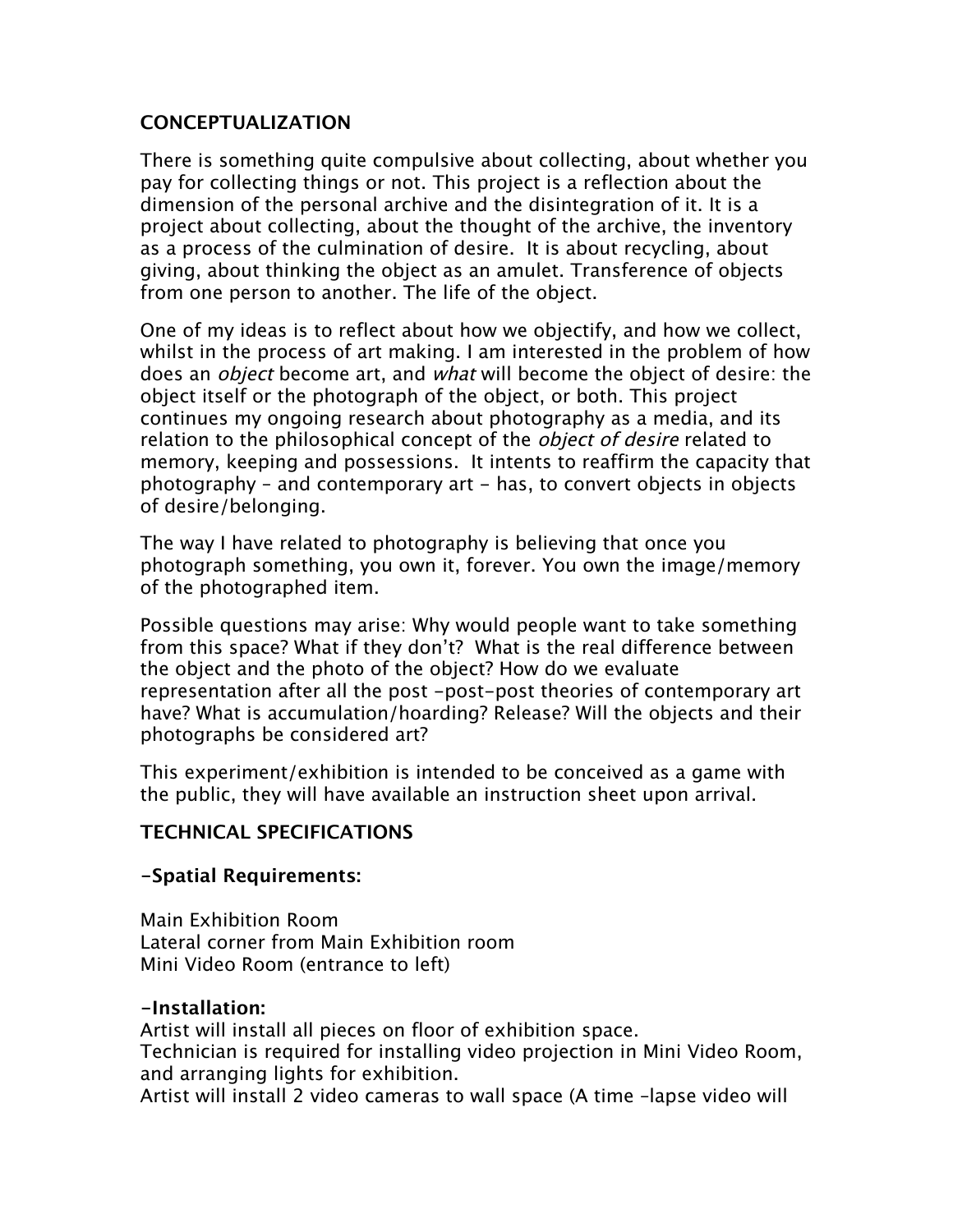be made of the installation).

Time for installing: 2 -3 full days. Length of show: 6-8 weeks

Exhibition specs:

Installation of variable dimensions.

 $\pm$ 500 photographs (8 x10 inches each) displayed on walls.

 $\pm$ 500 Various large, medium & small sized objects belonging from the artist's personal collection, newly purchased and donations will be incorporated as well. (Objects include but are not limited to: grooming utensils, shoes, clothing, letters, notebooks, handbags, wigs, regular bags, books, decorations, etc) displayed in project room space. These objects are not any objects. They have been kept for a long period of time, used for previous art work, are parts of a collection of items, things that the artist is fond of, or objects that people have selected to give, carefully among other objects. It shall not be seen as a "thrift" shop kind of selection, even though most things are not new. The objects are somehow "special" for the artist or the donor.

### **DEVELOPMENT OF PROJECT**

All objects to be displayed will be previously photographed by artist or photographed on site of installation until whole inventory is registered. Upon project approval, the artist will begin to select and photograph from personal collection, objects to give away to the exhibition public. Artist will also ask relatives and known people to share some objects that they have treasured, and donate them to the project for giving away.

Each object in room will be classified with a number to coincide with its own image, sharing the same inventory number. Photographs will be printed and stored in box that will be in the Museum facility. Visitors will be invited to choose one object that they can take along to keep.

Visitors may browse around exhibition space and eventually, pick an object of desire, if so, to keep. The object may be taken-removed from exhibition as a souvenir. The photographs may not. Every two days or so, the list of gone objects will be checked, and their respective photographs will be hung on wall.

The installation will suffer a progressive development and change throughout its time lapse. This process will be registered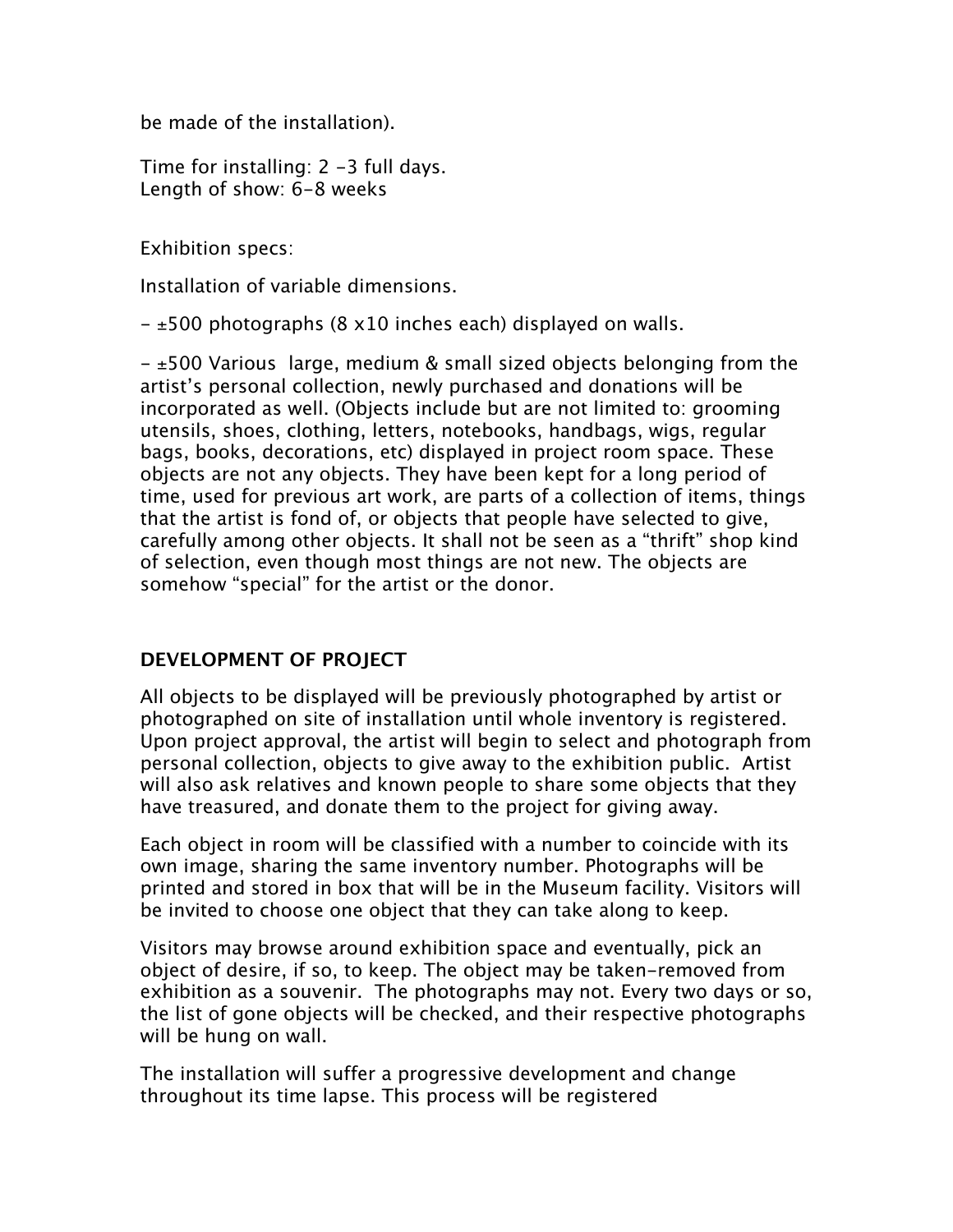photographically. At the beginning, the walls will be empty, as the floor will be filled with the displayed objects. The walls will be progressively filled with the photographs of the objects, as the general public is taking them one by one. Every object removed must be registered on an inventory list at time of departure of room, so its corresponding image can be hung on the wall. All photographs will be size 8 x 10 inches, and will be placed liberally throughout the project room by artist or gallery personnel according to instructions.

Idealistically, at the end of the exhibition, only photographs will be on wall, and no remaining objects, but this will only be known at the end of the show, if it happens.

A time-lapse video will be produced during the exhibition, registering the process of the objects being removed from floor display and progressively filling the wall space with photographs.

The small video room will show a video about the making of the photographs, archival spaces, collections of objects, made by the artist.

I also pretend to reflect about *having* and *keeping* what you don't *really* need. And what is it that becomes the need of others or the *object of* desire. This works is a reflection about a culture of abundance, about a fear of lacking, a fear of void. Ultimately, it is a reflection about what photography is and is not.

All those once collected objects will be scattered around the city again, valued by their new owners, such as it occurs in art. The photoinstallation instead, will probably become a one specific artwork itself, and the time lapse video, produced during the exhibition, the document of the process.

### **MATERIALS**

Materials:

 $\pm$  500 objects, from artist's collection of things, thrift shops, and donations

 $\pm$  500 conventional photographic laboratory prints in size 8x10 inches each

- 600 white nickel size circular stickers
- 4 boxes (100 each) of gallery pushpins
- -2 video cameras to install in exhibition space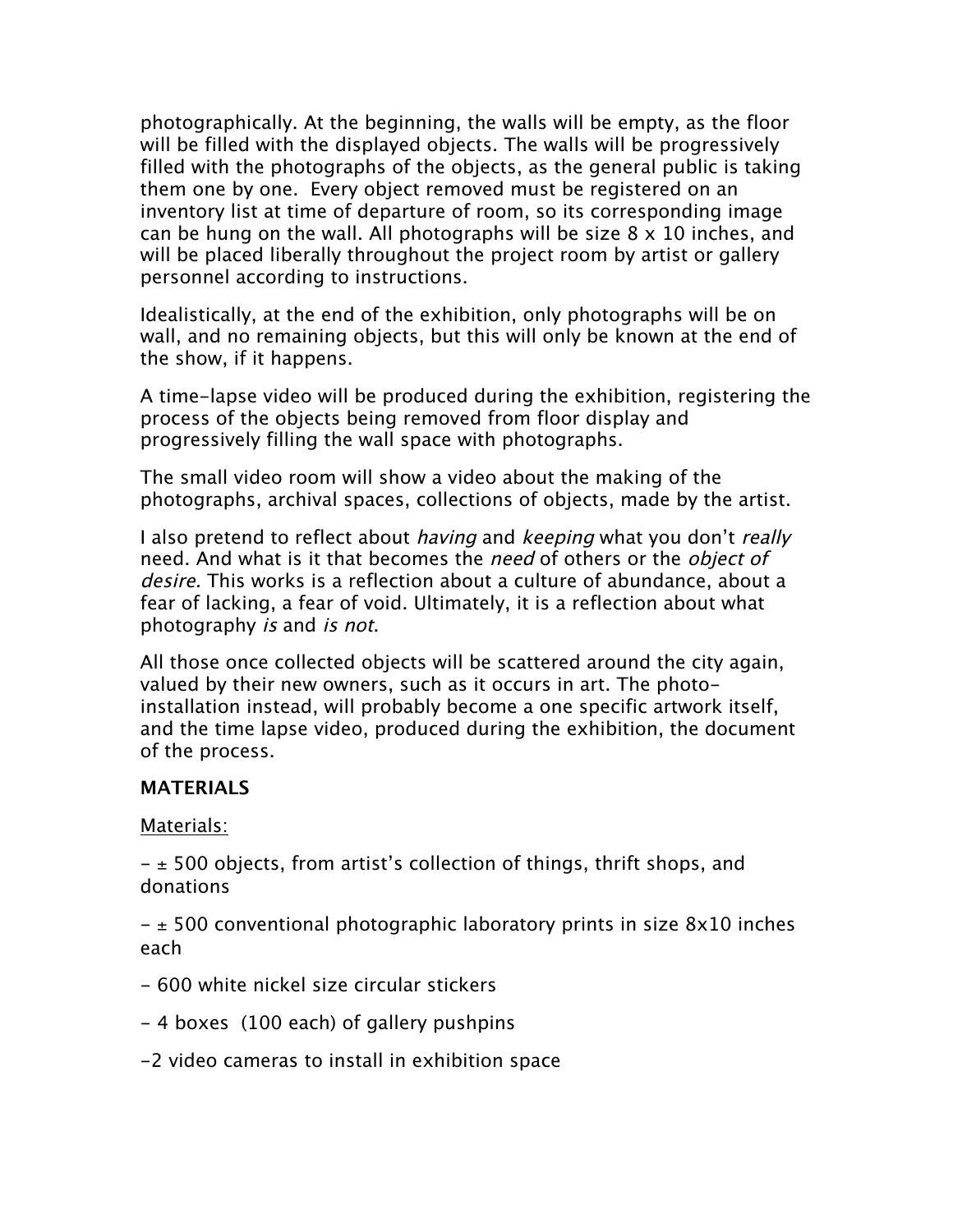#### Budget:

|                                                         |  | $$1900,00 + taxes$ |
|---------------------------------------------------------|--|--------------------|
|                                                         |  | \$140,00           |
| 2 Video Cameras Aiptek_________________\$100 eachx2     |  | $$200+taxes$       |
|                                                         |  | \$150,00           |
| 4 boxes Stainless Steel Insect Pins, Size 0, Qty/100__  |  | \$50,00            |
| 30 Sheets of 24 1-2/3 Inch round circle white stickers_ |  | \$30,00            |
| Object Collection and purchase ___________________      |  | \$630,00           |
| Photographic Prints______________________________       |  | \$700,00           |

# **TIMELINE**

From moment of approval of the above mentioned project, at least 60 days to gather remaining amount of needed objects, classify and photograph them, also, have prints made.

Installation of objects will occur in two-three days prior to opening.

Installation of photographs on wall will be a work-in-progress during the exhibition timeframe.

Exhibition to last 6-8 weeks from opening to closing.

During the exhibition, artist will be visiting daily, in order to supervise video cameras and photographic recording of exhibition.

Artist will give a lecture during the exhibition. Artist is open to perform guided tours or be in-site during pre-set days, in accordance with exhibition space.

This project promotes local creativity; it enhances peoples understanding towards contemporary art.

This exhibition project is copyrighted as ©Amalia Caputo, 2009. All rights reserved. No part of this information can be used for other purposes. This project is **unedited**. It's first version as a proposal was presented to De La Cruz collection and secondly to Centro de Cultura Española in Miami, but it has never been exhibited. It is a one-time ephemeral exhibition proposal.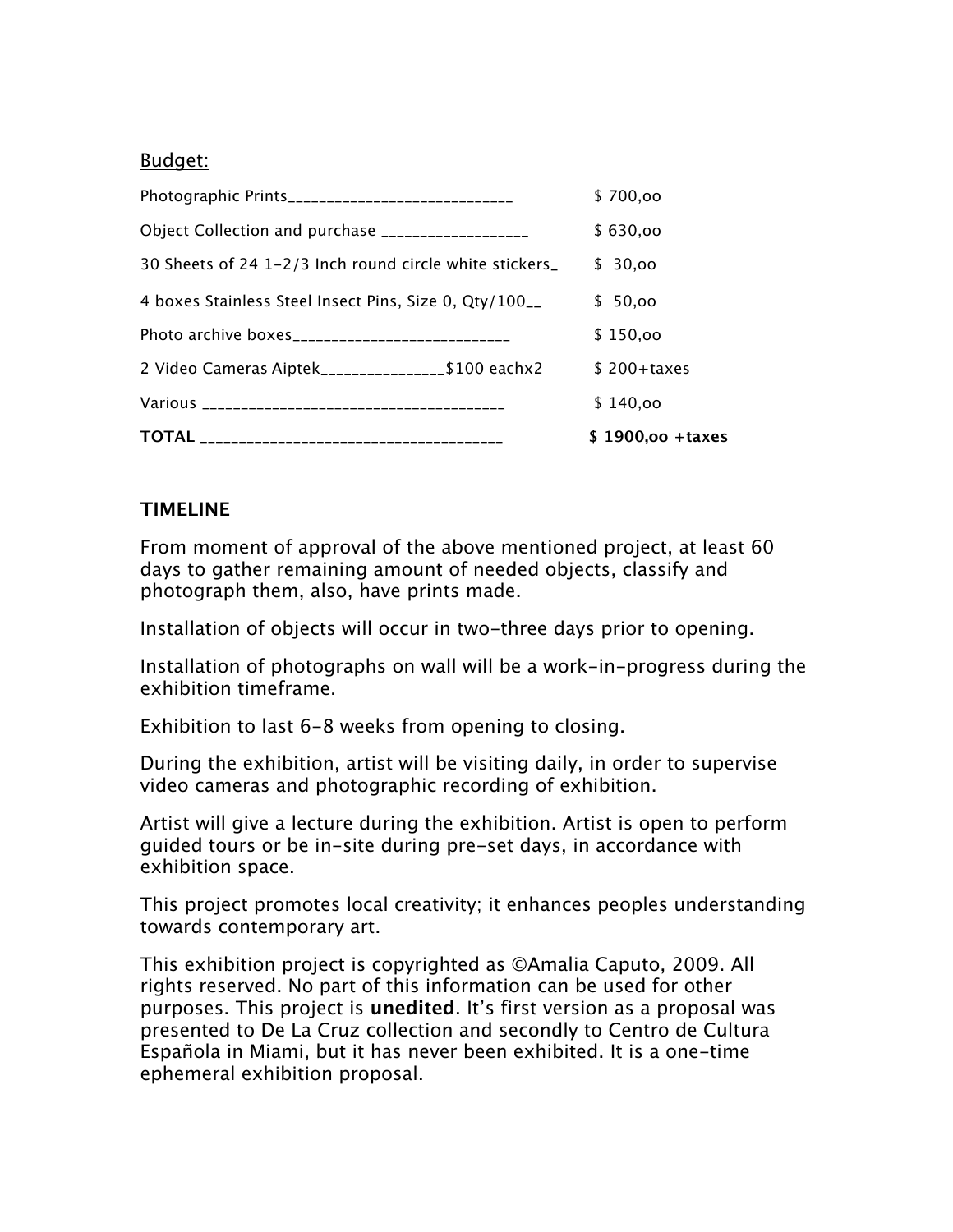#### **VISUALS**

The following rendering is not intended to be an exact spatial/exhibition diagram. It is only for envisioning the project's development. Visual Renderings do not establish exact objects or amounts. It only pretends to envision the process during the exhibition time, in which the objects progressively disappear as the walls get invaded by photographs in this interactive exhibition.

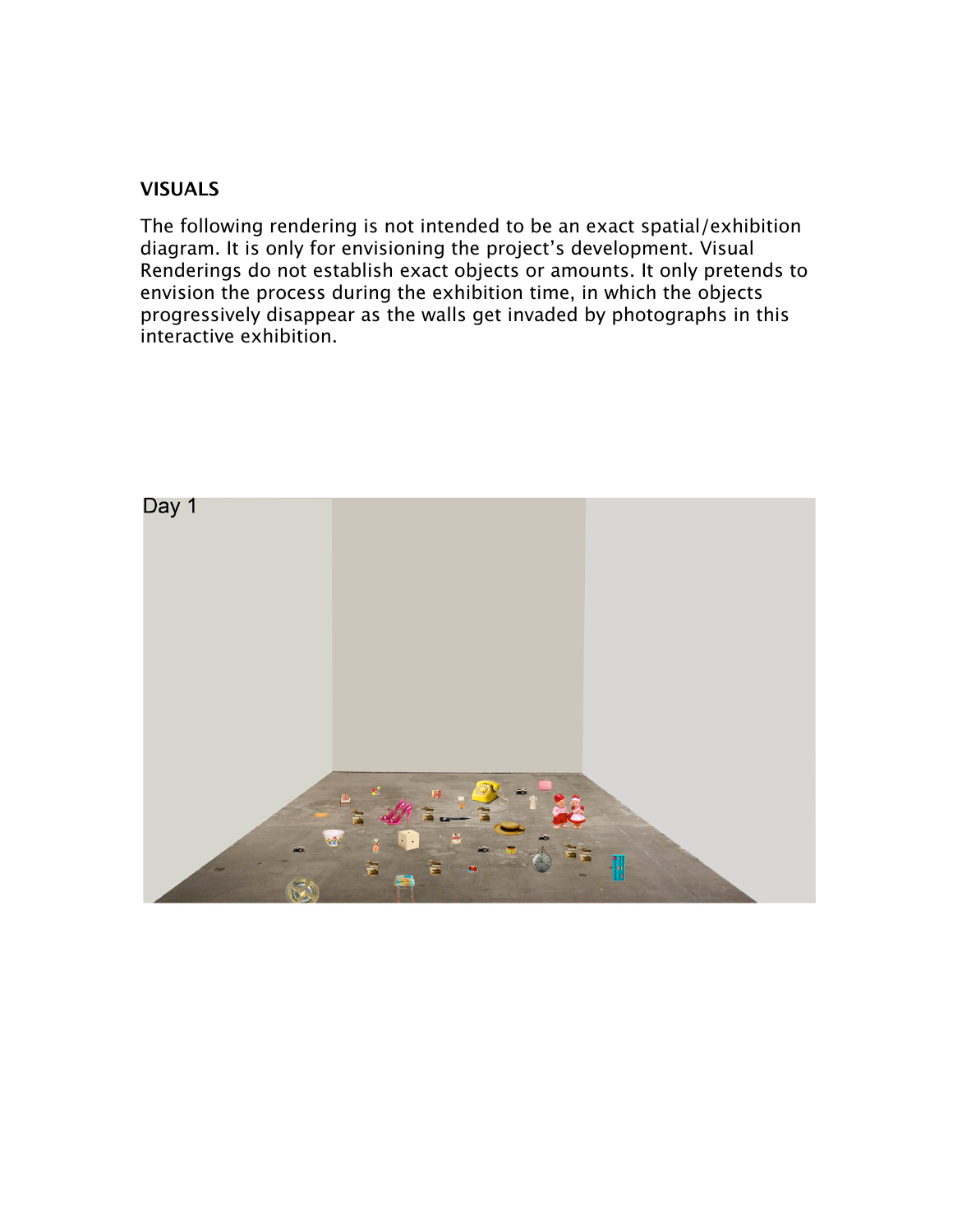